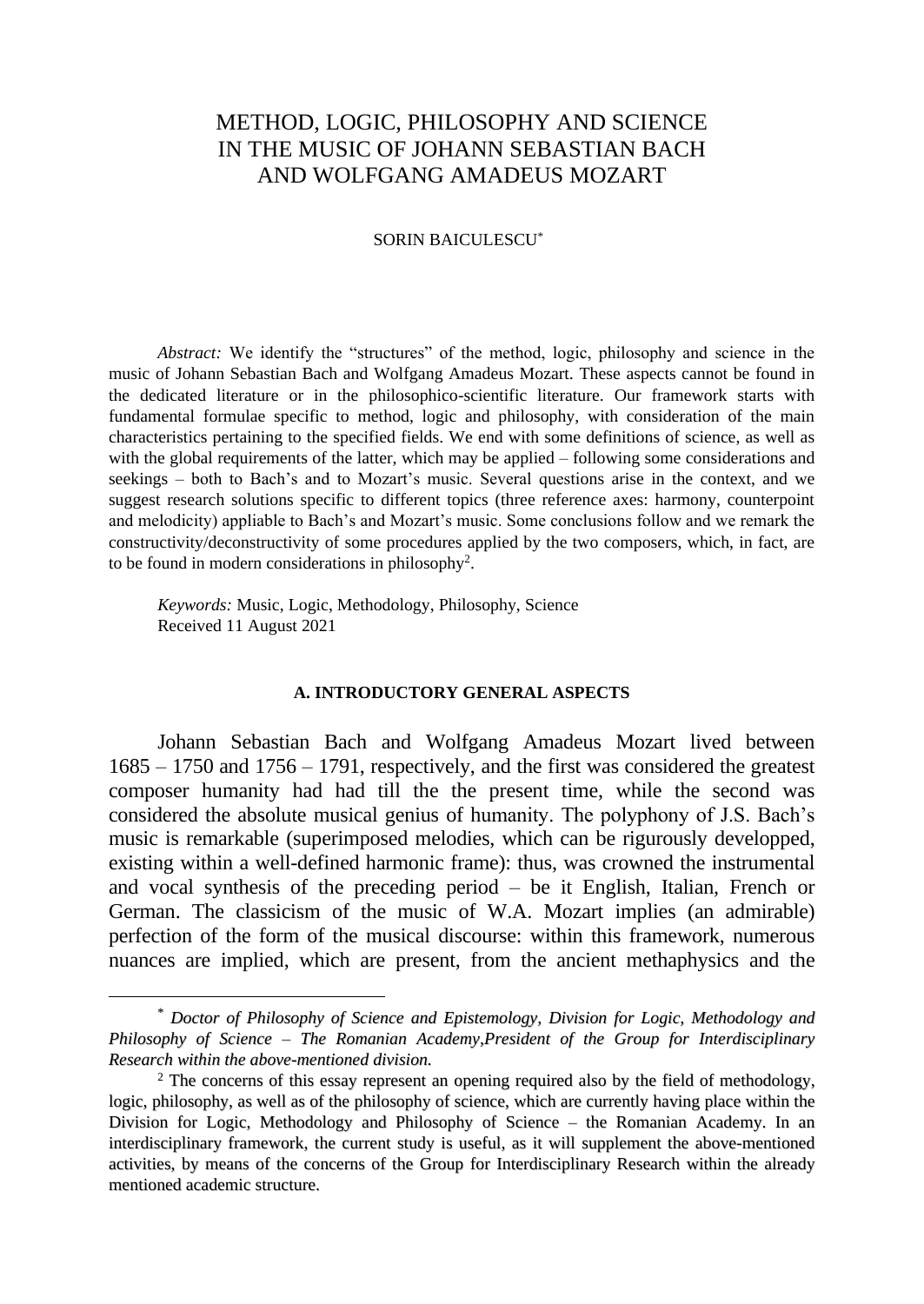inner/outer tragism of the Human Being, towards the joy of children, but also of those who have long passed the age of childhood. Concerning the style, J.S. Bach is primarily characterized by a melodical form called (instrumental or vocal) fugue. The fugue has – as an initial part – a certain musical theme, which is interpreted on a single instrument or a unique voice, then, successively, by the other instruments or voices. Out of this componistic modality results a structure proper to a certain architecture – construction of a perfectly accomplished music; thus, the multitonal exposition is achieved, in fact, the ensemble, the whole of the composition is obtained. From the same point of view, of the style, as concerns W.A. Mozart, we may remark the comic opera, by means of which can be stressed the pshychology of some persona in certain given situations (*Cosi fan tutte, Le nozze di Figaro, The Magic Flute, The Abduction from the Seraglio and others*). Bach also composed sonatas and suites for violin, preludes, piano fugues and suites, variations, toccatas, organ fugues and fantesies, orchestral concerts for piano/violin/flute, vocal concerts, missas, oratorios, cantatas, aras and duets. Mozart also composed symphonies, concerts/sonatas for violin, piano, horn and flute, chamber music, (quintets, quartets and trios), variations, rondos, religious music, missas, motets, cantatas, vocal duets. Bach's music reflects introspectivity, subjectivity, concentration, chromatism, the profound faith in the ancient form of methaphysics; we may remark, in a distinct way, the formal part of his principles concerning the musical construction; however, the latter is mostly liniar. This structure is the dominant characteristic of his musical system (in terms of form), while the emotional part of his music is, in fact, by way of construction, a subsystem of the previous system, which is still determined downward by the latter. On the other hand, with Mozart, it is reflected the fruitful intermingling between the melodic line and the theme: (almost) every time, is stressed the aristocratic way of musical expression, an ontological form existing especially in instrumental music, as well as the methaphysics existing within the theme of the requiems, the ontic aspect of his comic operas. We should remark, along this opuscule, the references to certain significant works of the two great composers, accompanied by the mentioning of their duration, since we have considered, at the same time, some possible auditions of those works (which we are recommending), chosen in a "constructive" and judicious way, since they support our previous statements. At first, we may exemplify the above mentioned aspects by two fragments from "The Goldberg Variations" by Johann Sebastian Bach (interpreted in 1955 by a great piano player, specialized in J.S. Bach's music – the Canadian Glenn Gould), as well as "Ave Verum Corpus" K618, composed by Wolfgang Amadeus Mozart (motet for choir, orchestra and organ, interpreted in 2006 by the choir of "Scuola Corale G. Puccini" in Sassuolo, Italy, accompanied by the "Philharmonic Orchestra Emiliana", conducted by Francesco Saguatti).

*Musical fragment I: 1 (Bach – Glenn Gould)* + 2 *(Mozart – Scuola Corale) (2.53 min. + 3.12 min. = 6.5 min.)*

We remark, to a large extent, the range of characteristics of the significant musical forms proper to the two great composers. This short introduction and example initiate, in fact, the topic of the current essay, one which is not to be found in the fundamental works of musical critique and philosophy referring to the method, logic,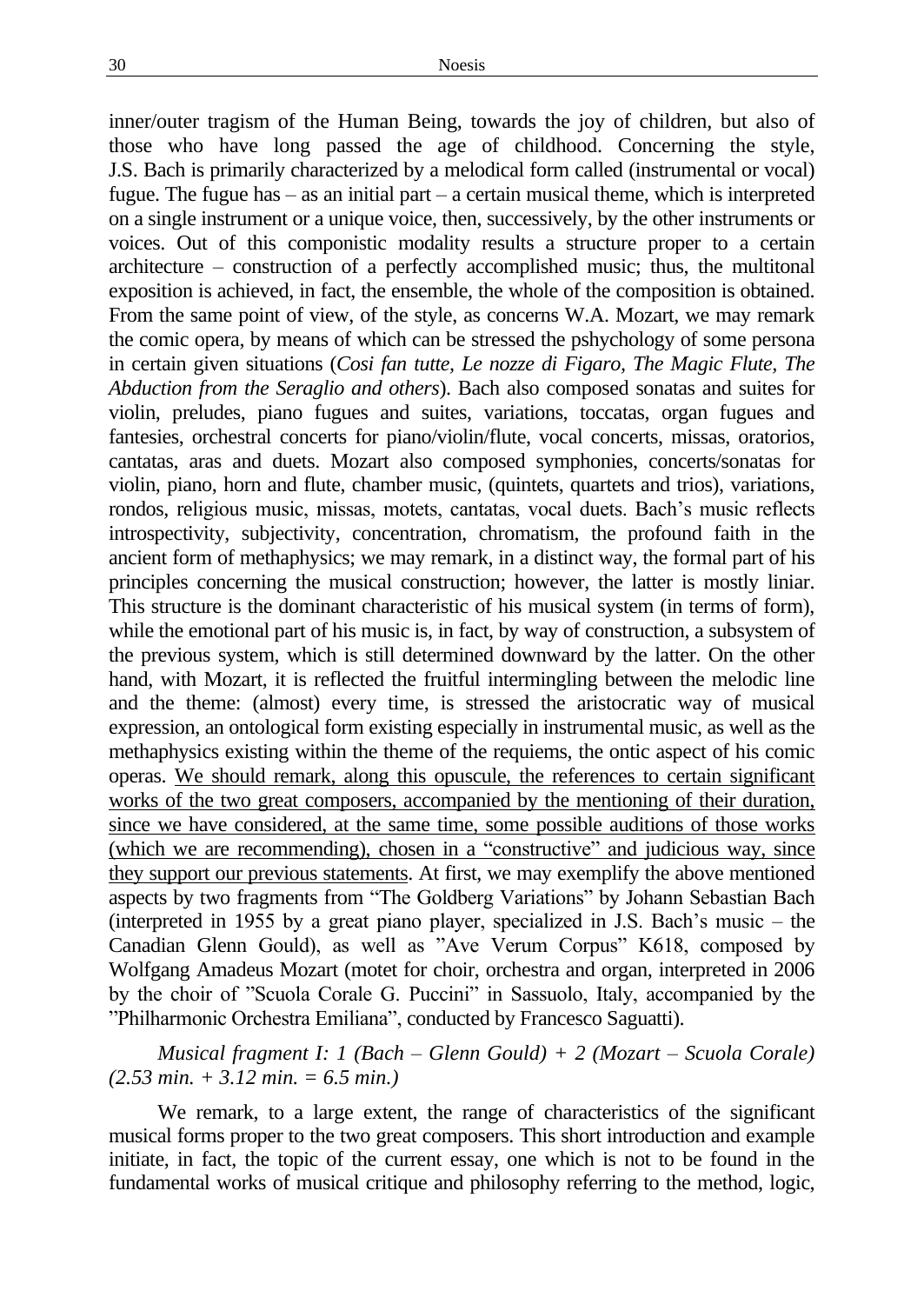philosophy and science that can be identified in the music composed by Johann Sebastian Bach and Wolfgang Amadeus Mozart. Follows the analysis of those aspects.

#### **B. METHOD**

According to "Vocabulaire technique et critique de la philosophie", edited under the coordination of the "French Society for Philosophy", in 1968, pp. 623–624, method represents "a program priorily regulating one of the operations to be achieved and that points out to certain errors to avoid, in the attempt to reach a determined result". Within the mentioned source, the following question is also worded: "can a method be determined a priori and, irrespective of its application, be priorily formulated in order to serve as a program for some operations which will start only when the method rules have been formulated?..." as well as the allegations + the completion ... "a method represents an object really distinct from its application..., this will always concern the relationship of thinking with a certain "matter", ,.... we shall make a completion: ... "the direction regularly followed during the thinking operation upon a determined object" (M. Barnes). According to the "Dictionary of History and Philosophy of Science", coordinated by Dominique Lecourt, Polirom Editions 2009, [1999], p. 950, we read that ... "method refers to the analysis of the relationship between a given theory and the ensemble of the facts the former is trying to explain; it concerns the justification or the corroborating of the theories with the facts". A first problem is represented by the way those ideas can be adapted to what is, in fact, representing the method used in the music composed by the two composers. In conformity with *"Dictionnaire des Symboles"*, Editions Robert Laffont, 1982, [1969], Paris, pp. 654–655, "The Pythagoreans also considered **music to be a harmony of numbers and of the cosmos, while the latter itself could be reduced to sounding numbers**. It was giving numbers all the sensible and sensitive **plenitude** of the being. It is to their school that the concept of *music of the spheres* is related*.* Plato distinguished musical forms adapted for different functions of people in the city". *Typical cosmos is a magnificent concert*. ... the music of man: *music organizes man and it is in his inner self that he captures music. Music supposes a concord between soul and body... a harmony of faculties of the soul… and of the constitutive elements of the body*. If music is the *science of modulations* (Varon), of measure, we may conceive that it commands to the order of the cosmos, to human order, to instrumental order. **It will be the art of touching perfection**". There is a **Bachian symbolistic** in the light of the description in the previous paragraph. For Plato, music generates harmony in Ideas, implying philosophy. In "De musica" Augustin declares that music is developping a correct measure of the connexion between sensitive and intelligible. Profound references to music were also made by Shopenhauer, Hegel, Nietzche, Stravinsky, Adorno, Jankélévich, Schönberg... Interiority, touching the roots of the Being, pure art, ineffable and poetry, philosophy and formalism, constructivism, abstractionism – those are only some of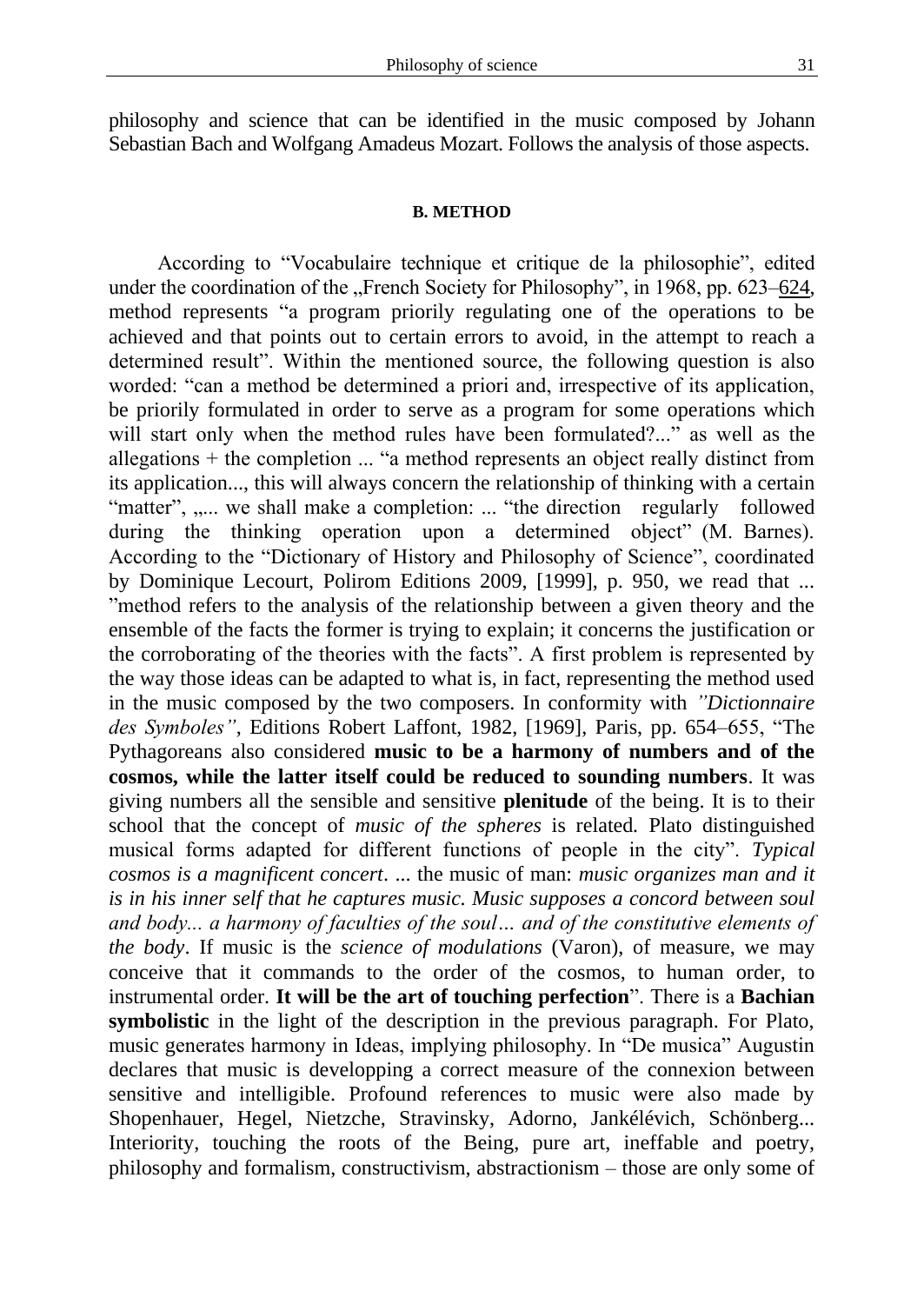the essential attributes of music (especially classic music, but not only...), connexions that these remarkable personnalities have considered, in time, concerning such a form of art, first of all, as aesthetic value. In the "*Oxford Dictionary*", 1998, London, U.K., p. 538, we read: "music – the art of combining vocal or instrumental sounds (or both) to produce **beauty of form, harmony, and expression of emotion**". The characteristics of authentic music (and not at all of the useless "noises" and perturbations of the Human Being, in some situations, having innumerable psychic implications – as deformed conditions of the normal psychological requirements) are to be also found in the profound and also sublime music composed by Bach and Mozart. Probably their method "is tailored" mostly on the activity of the creating mind, in conformity with what is defined in the "*Oxford Dictionary*", p. 513: "Method – a special form of procedure esp. in any branch of mental activity".

We remark among the **fundamental methods**, which characterize the universality of Bach's music those related to polyphony and the Lutherian chorals. With Bach, those aspects can be found, mainly, in canons and fugues (as methods). 1. **In a canon**: the initial theme is initiated by a single voice, then, at a certain strictly determined interval, it is resumed by the second voice, in the same tonality, and then, observing the same interval, the theme is resumed by the third voice. And so on and so forth, strictly following the direction generated (in the first place) by the melody and (in the second place) by harmony, at only one level (very rarely) or at two or more levels, according to the number of voices that are breaking in. Thus, comes into being a music of great beauty and, at the same time, we should remark the former's great complexity. There is also the possibility for the main theme to be resumed within different (modular) tonalities having the same velocity or developping with some different velocities (faster or slower than the initial theme is developping), but superposed, generally in an ascending direction. The increase of the complexity is generated also by inversing the theme: a voice follows a descending direction, while the initial theme, that of the first voice, has an ascending direction or vice versa, there are contrary directions: ascendere (II) with descendere (I) (canon "cancricans") (e.g.: Musical Offering). In this way, a mathematical-like isomorphism is taking place. 2. **In a fugue** the method is (somehow) similar, but this is, however, much more expressive, since the rigour of the canon disappears. In a fugue, at the beginning, the first voice initiates a theme. When the former ends, the second voice is starting, resuming the main theme, while the first voice is resuming its evolution with the secondary theme, which is also in a certain melodic, harmonic, rhythmic contrast with the main theme. The rule disappears only when all the voices meet. In this situation, a significant problem raises, that may be taken into consideration in science, too: is a method implying the absolute existence of a rule or not ? If not, then which is the place of the paradigm for the same type of music? The question implies more observation. The fugues I + II in the "**Musical Offering**" (1747 – "Ricercare" (acronym: **R**egis **I**ussu **C**antio **E**t **R**eliqua **C**anonica **A**rte **R**esoluta = Theme Given by the King's Command, Resolved According to the Canonic Style (translation after Bach: Davitt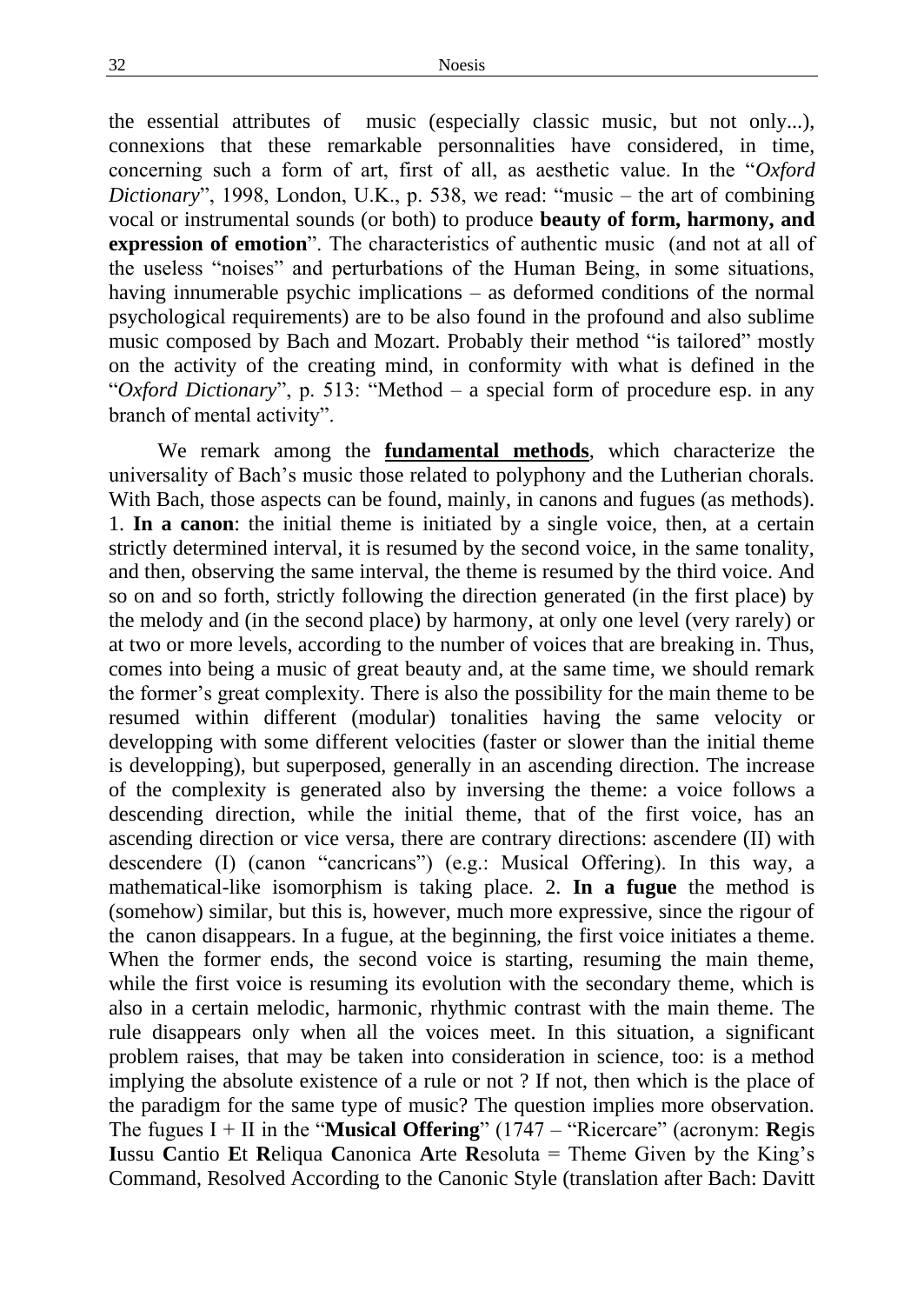Moroney)/"Canonic Fugue"), don't have the same structure; there is no unique rule in their respective music. All is reunited in what is bearing the name of the "**art of counterpoint**". The raising of modulation, that is the essential characteristic of the "**Musical Offering**", in fact, of the canon "**Canon per Tonos**", on three voices, pertaining to the former, which is coming back, however, after the six changes of tonality, to the initial one (G minor), stable, without any losses generated by the modulation. Bach's creation, with the related methods, is characterized by unity and synthesis. The tradition of building and listening to this form of music has Renaissance origins. Within the Baroque style, in fact, takes place a **symbolistic**  having the form identified in Bach's music. Within this frame, an important role is played by 3. "the **melodic recurrence**", situated within some different tonal levels. Generally speaking, the two melodic lines are executed simultaneously; each of them is following its initial line (a method used mainly within the Sonatas and Partitas for violin-solo, e.g. : Mark Lubotsky, Sonatas and Partitas – recordings in Maria Minor Church in Utrecht). **The method used by Bach in** "**The Art of Fugue**" (1750) (counterpoint variation with a unique theme) can be remarked by the fact that it aims at the complexity (achieved by some counterpoint constraints) of the 14 fugues (Contrapunctus) + 8 component canons, starting with the forms of a medium complexity and directed towards those with a level of complexity which can no longer be (immediately) identified by the Human Being. Thanks to the method he used, the composer *"… introduces us in a quiet and serious world, deserted and rigid, without colour and light, without movement; this world does not draw our attention, however, we cannot escape from its influence"* (Albert Schweitzer, J.S. Bach, New York, Dover Publication Inc., 1966, p. 427). This characteristic is present, however, only within the first four fugues pertaining to "The Art of Fugue". Eventually, we can identify, within this composition, the form of pure music, suddenly interrupted, in fact, the final time of J.S. Bach, the time of his ultimate parting with this world, in the year 1750. Resuming **the method used within the Goldberg Variations** (1741 – the year of their editing), counting thirty of them, whose main theme, called "Air" was presented (interpreted by Glenn Gould), we may remark its constancy, even though the melodies to follow vary, in fact, each of them being a canon (method 1 of building). At the same time, we should remark, as a method, Variation no. 30, where the Quodlibet is introduced, in the place of the ninth canon; this is the song which would accompany the practice of family meetings (with the members of his family) of the composer Johann Sebastian Bach, by means of the same (general) methods, but adapted, he also composed Cantatas, Oratories, Missas, Passions, Suites, Concerts (Brandenburgic, but not only...), Preludes, Toccatas, Sonatas, instrumental music for organon, harpsichord, flute, piano, violin, viola... *In fact, Bach, by means of the music he built, compared to an ideal architectonic edifice, enriched by force and flexibility, succeeded, by the methods used, to produce greatness and uplifting, both in the ascendent and the descendent direction, delving toward the "depths", of human existence. Reflecting upon Bach's creation, we may consider the necessity of a question and of a possible answer concerning the limit (border line) separating the*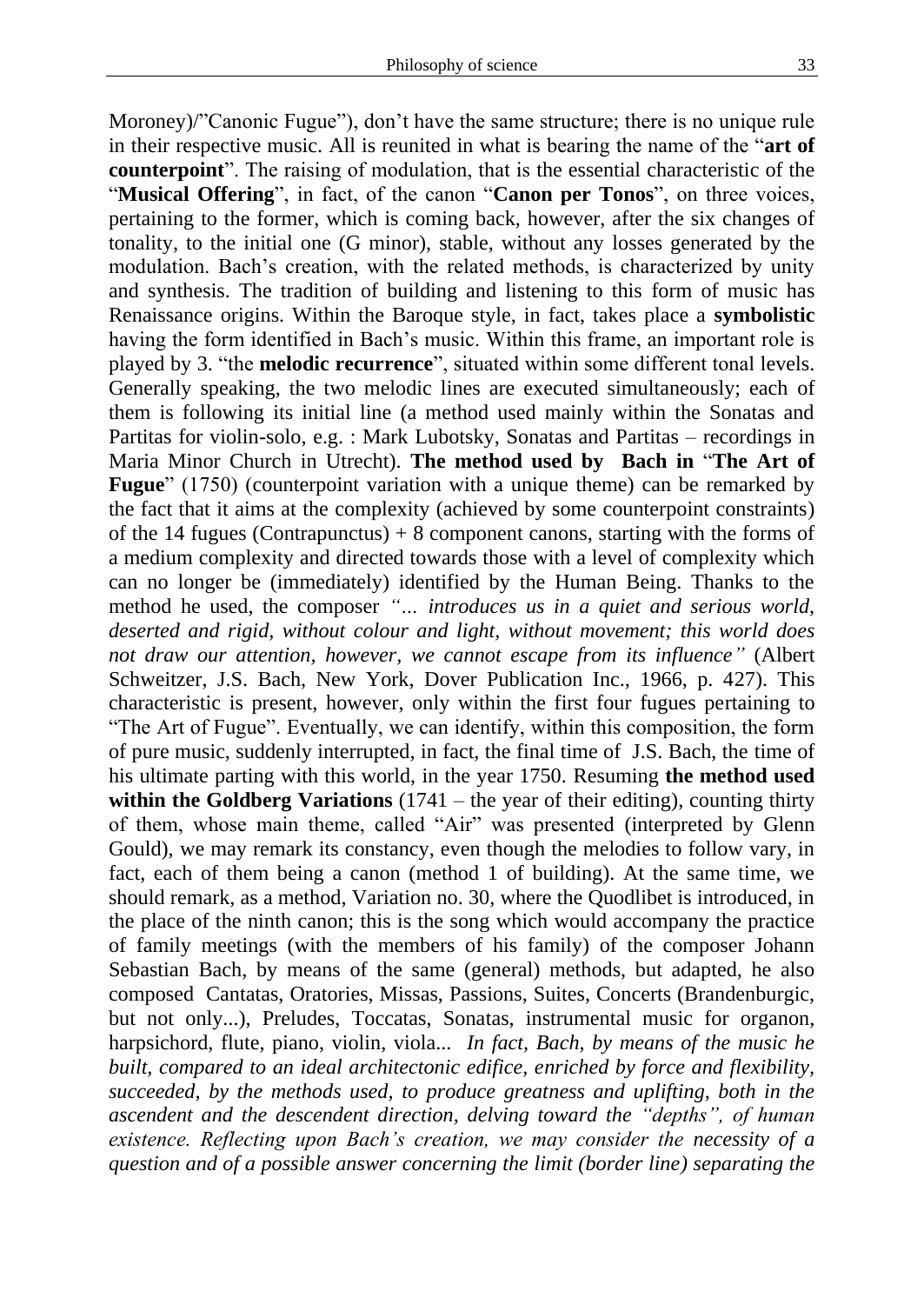*uncounscious and the conscious, both as concerns J.S. Bach and the rest of the Human Beings. We may exemplify all the aspects mentioned till now by a short fragment from the "Musical Offering", (Ricercar 6) by Johann Sebastian Bach (a part of the music sent, together with the Brandenburgic Concert no.2, Partita for violin-solo no.3 (gavotta and rondo), The Well Tempered Clavicord (prelude and fugue no.1)), into the cosmic space – as a sign of the Earth (Voyager 1 Programme – 1977, USA, existing till 20th November 2018). We should also remark (in the image accompanying the music) the variation of the frequency of sounds, which has the (approximate) aspect of a sinusoid initially related to a unique voice (that of the harpsichord), and gradually – to all the six voices (where the complexity and the beauty of the music touch their maximum point). Johann Sebastian Bach felt all those aspects, in his time, through a perfect organization and geometry/topology of his music.* 

# *Musical fragment II: (Bach – Musical Offering (Ricercar 6) (7.08 min.)*

In what follows we shall analyze some aspects existing (or not) in the music of Wolfgang Amadeus Mozart, a celebrated representative of the Wienna clasicissm, together with Haydn. The essential characteristic of Mozart's music is **form**, its precision; the composer did not found form, but achieved its optimum. In a little extended sound field, there is a real game of musical language, a family of aspects pertaining, in fact, to a unique theme which is developping through expressiveness and concentrated spirit. Form manifested within the oratories, chamber music, cantatas, lieds, compositions with religious themes, symphonies, psalms..., one essential attribute of all those being their **melodicity** contained in the emotion resulted, while harmony remains on a second place. With Mozart, especially in his Symphonies, prevail the **inner feelings**, which may be described quite well by instrumental music. An example is represented by the last but one symphony of Mozart, no. 40, in G minor (first part – Allegro molto). We remark the complexity of human feelings, their contradiction (sorrow-joy/hoperesignation), their translation into music. As Dr. I. Weinberg was remarking, in cooperation with Aurel Stroe, in the essay "Mozart", 1962, p. 53, the work of this composer has "… a direct communicativity..., accessibility for the large public, a certain way of expressing and unveil the gravest and most complex feelings by means of a sound language full of grace and charm, all those elements making the work of Mozart touch the hearts of the auditors anywhere, any time...". In this spirit, we "dare" propose to keep silence in order to facilitate reflection and thinking, introspection and analysis of the inner feelings characterizing the soul, followed by the existence of every day entropy. As a **method**, Mozart's symphony with four distinct parts (Allegro, Andante, Menuet, Allegro) resumes Joseph Haydn's conception, according to which the old symphonic componence is replaced by two menuets, and the result is a five-part symphony, in a new form, with just one menuet, in four parts, a form that Mozart established. However, his last symphony, no. 41 – Jupiter, is considered to represent a maximum of Mozart's symphonic creation (1788). In the symphonies, the composer is connecting  $-$  is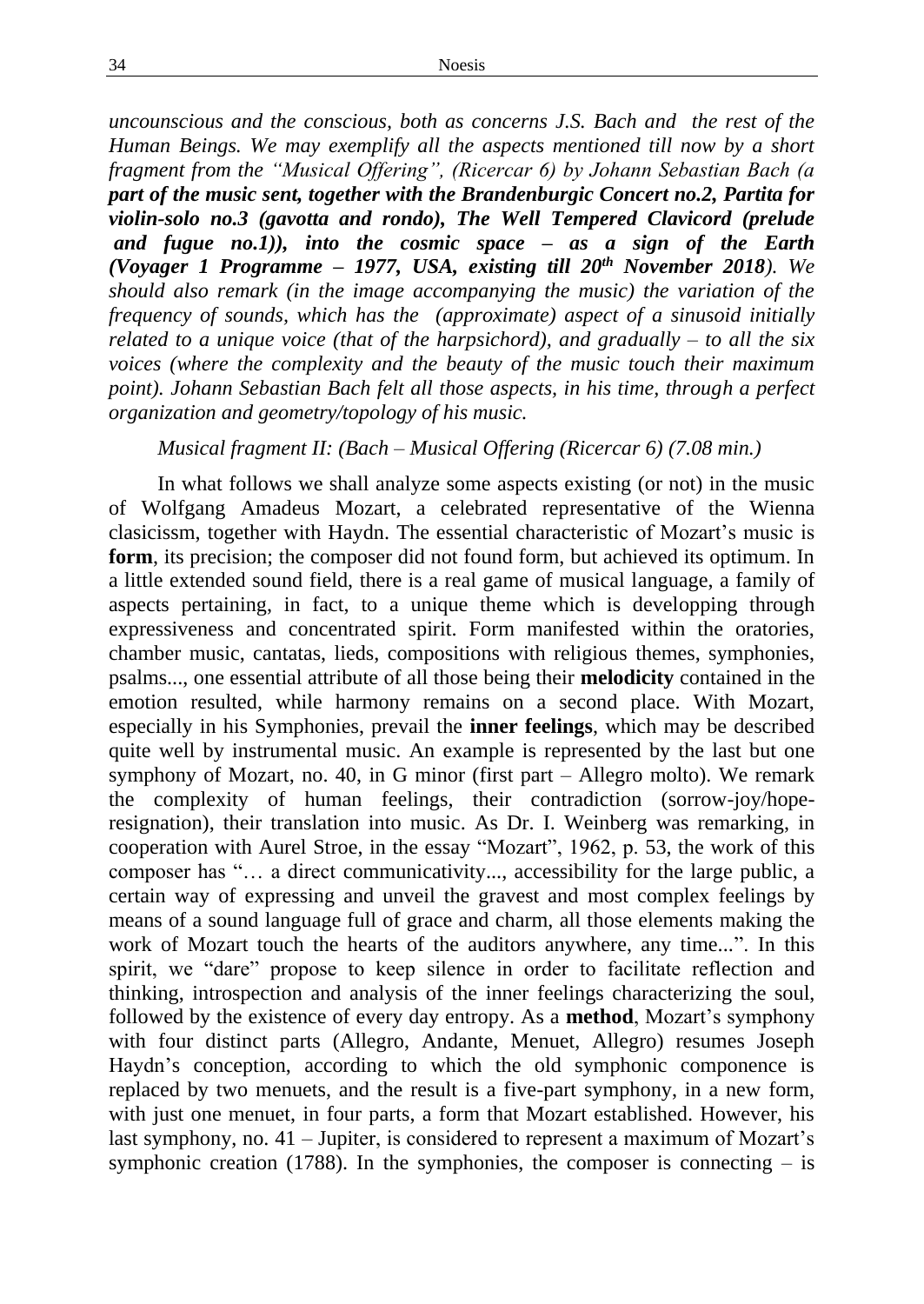harmonizing  $-$  is putting together the timbres pertaining to the same family of instruments with those pertaining to some heterogenous, totally different families. Within many of his orchestrations, a polyphonic (noticeable) independence is taking place. We may say that, unsimilarly to Bach, who had a great expertise in composing fugues and chorals, Mozart had an expertise in composing symphonic music. The first is deductivist, directed (more) towards the depths of humanity, while the second is inductivist, directed more towards the exterior "spring ups" of music, accompanied by de Sun-Light-Vibration and human feelings, and not in the least directed towards "dark spaces". J.S.Bach's "time" followed, in fact, almost one hundred years after his disappearance (1750); he has a future time as compared to the period he lived in, and W.A. Mozart's "time" has been continuously present, it has accompanied him all over his life. Also as a **method**, in the Serenades (e.g.: Eine kleine Nachtmusik) we should remark certain **contrasts** (the lightful theme + the meditative theme (first part)  $+$  the poetic aspect, specific to the floral calm of Nature during the night (second part) + the rustic dance (third part) + the melodic echo of the joy of being (we may also remark Mozart's **method-art** in building the dialogue between the soloist instrument and the latter. **Did the well-known power of improvisation of Mozart always have a method within a certain spontaneity of creation or was there, in fact, a great intuition of high quality music, intermingled with an absolute necessity, situated on the first level, of its melodicity, as an essentials paradigm? We raise this problem, in fact, since currently, we do not have a clear answer**. The essay "Lettres de Mozart – Encyclopedie de la Musique, Vol. I", quotes the following sentence of the composer: "... ideas come one after another and here it is a composition fitted to be molded in a form or another... My soul is warming, if I am not disturbed, the idea will grow, I am giving more and more amplitude, more light, more clarity". The final of Mozart's existence in this world was, in a way, similar to that of Bach's: he was writing in his last moments of his existence his last work – "The Requiem" (1791) (where the seventh part is called "Lacrimosa" (Shedding Tears). **Unity**, with Wolfgang Amadeus Mozart, as well as with Johann Sebastian Bach, implied, even in the forms proper to the uncounscious, their full attention focused towards the wanted observance of aesthetic plans (the aesthetic infinity), necessary to music (intelligence of aesthetics), even if they manifested themselves, prioritarily, by means of symmetry (influence of antiquity). Mozart's music in the drama has a visible aesthetic unity, but also simplicity, existing within the great complexity of human psychology or, maybe, quality through simplity. Another **method** used by Mozart was that of **chromatic harmony**, which was applied to some quartets, as well as the auxilliary use of cadences. The **method** pertaining to the art of counterpoint, of polyphony, specific to Baroque style, which J. Sebastian Bach discovered and which had also existed prior to him, was used by him with the uttmorst perfection and ingenuity (e.g.: Symphony no.29). We may conclude, in a first stage, that ideas and melodic inspiration, light and the upsurge of music, formed with Mozart the laws and the methods of the music he composed, together with a major creative equilibrium, to be noticed, especially, between different vocal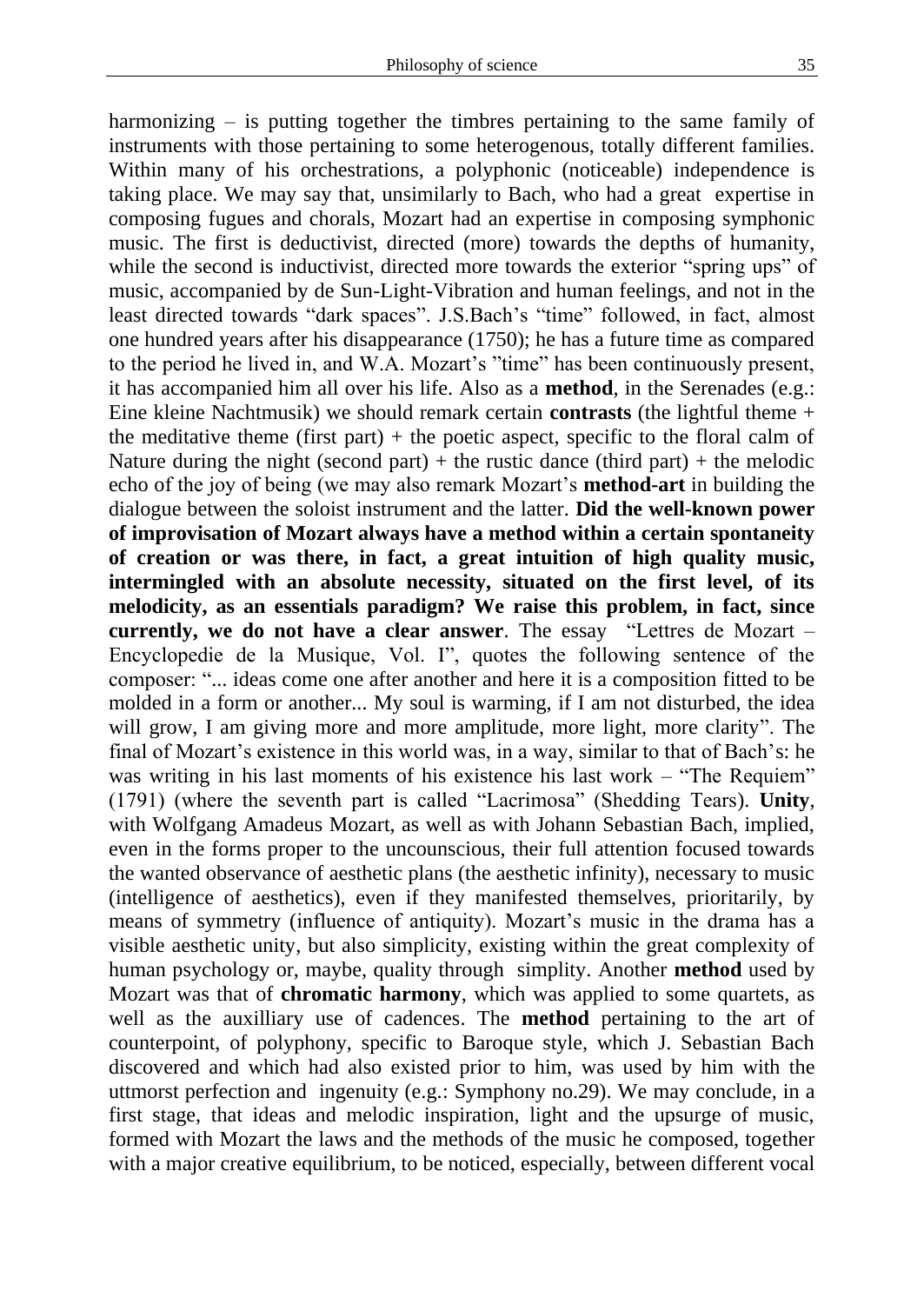and instrumental forms, in a profound interweaving. Mozart found the initial pattern, taken off from the old world musicians, but, within the respective framework he developped melodicity and optimized form, modifying them with ingeniosity. To end this chapter, we shall refer to a short example of Symphony no. 40 by Mozart, interpreted by the Philharmonic Orchestra in Berlin conducted by Sir Simon Rattle. The "Joy of Music" of high quality is to be remarked on the face of the conductor.

*Musical fragment III: (Mozart – Symphony no. 40, first part – Allegro molto) (3.07 min.)*

Up to now we have identified, in our study, a series of fundamental methods in the music composed by Sebastian Bach (in canon, fugue, the art of counterpoint, polyphony, melodic recurrence…) and in the music composed by Amadeus Mozart (through form, melodicity, contrast, dialogue between instrument and orchestra, chromatic harmony…). We consider we may end here the short references to the methods identified in the music of the two great world composers.

## **C. Logic**

This part of our exposure will refer to the logic context of the music of Johann Sebastian Bach and Wolfgang Amadeus Mozart. We alledged that, in music, Bach is mainly deductivist, while, Mozart, in his work, is more inductivist. If we consult "The Oxford Dictionary of Philosophy", [1994], pp. 232–233, we shall find the following: "**Deductive logic**, where **a conclusion logically comes out from a set of premises**, is different from **inductive logic**, which **studies the way premises can support a conclusion without implying a necessity**. In deductive logic the conclusion cannot be false if premises are true. The aim of logic is rather to explicitate the rules by means of which can be built reasonings, than to study the real reasoning processes used by people, which can or cannot be in conformity with those rules. ... There is not a similarly simple answer in the case of inductive logic, which is, generally, a less vigurous discipline, but its objective will be the discovery of some reasoning ways, so that anyone who trespasses them will have improbable opinions". According to the same source, at p.234, we read: "The classical theory of models for formal logic, due to Saul Kripke (Doctor Honoris Causa of the University of Bucharest  $-2011$ , logician (contemporary) /mathematician, a.n.) and the Swedish logician Stig Kanger, implies the evaluation of sentences not as being true or false *simpliciter*, but being true or false in "**possible worlds**", then necessity corresponding to what is true in **all worlds**, and possibility corresponding to what is true in some world". Here, the idiom "possible world" represents a complete situation of things, with a defined value of truth. This is inferred, in fact, starting from one of Plato's Ideas (which is being debated), according to which people "build" or "create", while by means of formalism, there are only certain symbols used in logic. **The possibility of some worlds** represents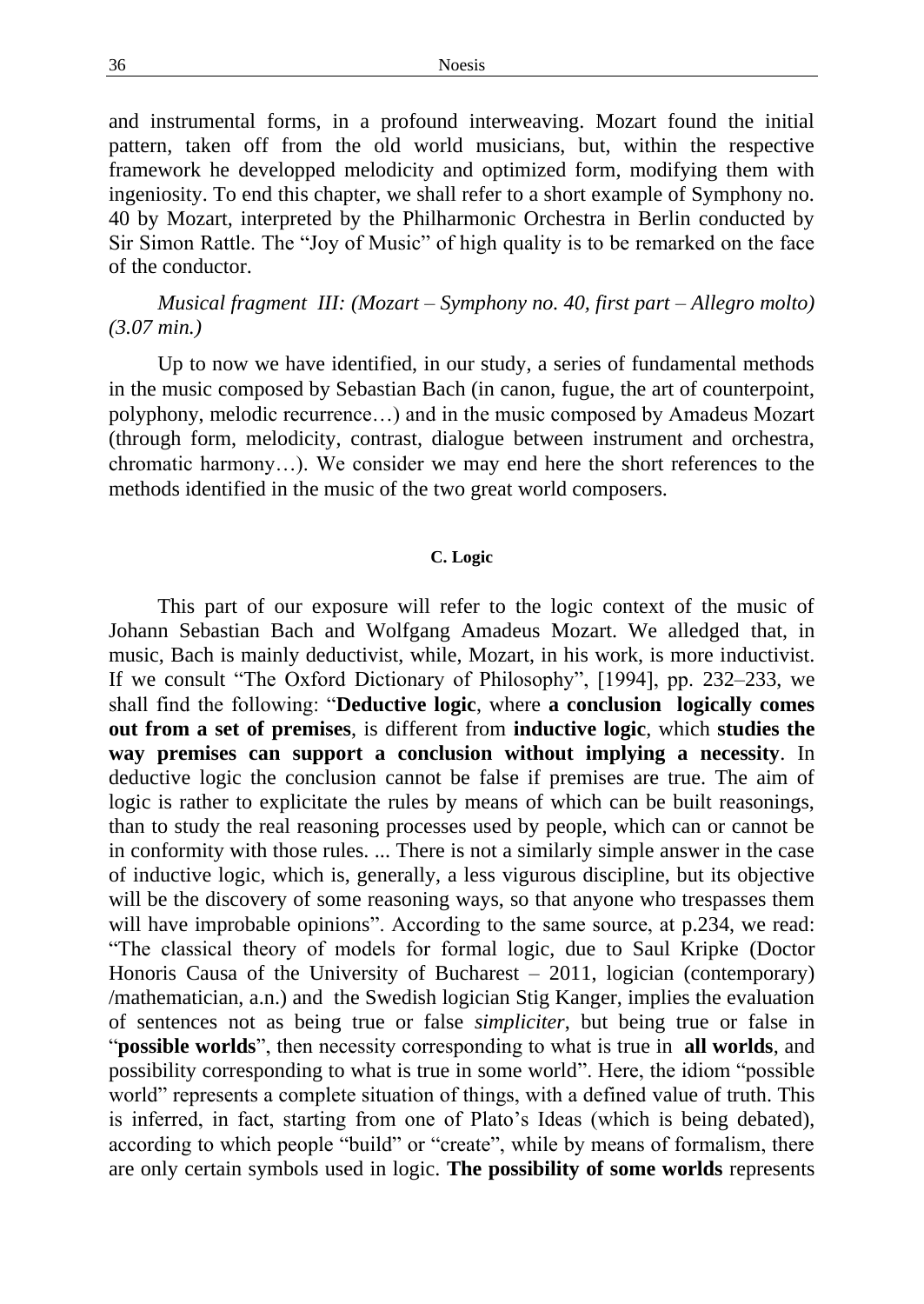here the truth existing only in some of the possible worlds, **not in all possible worlds**. "The possible worlds" as well as "some worlds" are the worlds existing in Bach's and Mozart's creations. Taking into consideration that a series of Bach's and Mozart's masterpieces were sent into outer space, as (fundamental) earth messages presented to the interstelar space, by means of the USA spaceship – Voyager1, in the year 1977, there is a set of some worlds, part of possible worlds (of all worlds in the Universe) which might understand the "some world" Earth with its "truths". Willard Quine, in his essay "Word and Object" – 1960, was affirming that logic has as an objective "to figure the most general traits of reality". In such a context, there is a relationship between the (deductive and inductive) **logic of the music of Bach and Mozart** and their effective music. The analysis of the music of the two great composeres presupposes the existence of an objective of music, as well as of certain (accepted) rules. The objective, its achievement is done based on the laws of their thinking, with its origin in the nature of the intellect –  $a$ generator of the music of the two. Rules (according to Wilhelm Leibniz) represent, in fact, the grammar of the laws of thinking, ideally (in general, impossible to be totally attained); they have to coincide with logic, by the grammatical structure (also used in music), by method (previously analyzed). For Quine, logic represents grammar and truth. Music is a mental construct of the creating minds of Bach and Mozart, it cannot exist independently of them. According to Newton da Costa *("Classical and Non-classical Logics – an Essay on the Fundamentals of Logic", Ed. Tehnică, 2004, [1997], p. 46*), "reason" has also the following significance: "discursive thinking faculty in opposition with intuitive thinking", while "intuition" ("intellectual intuition"), according to the same author and same work (p. 93) implies "contemplation, feeling and spiritual sympathy, religious mysticism, inspiration". In order to rationally express a music, it is necessary to use a unique logic, that should also be adaptable (the principles of systematization, unicity, conformity to reason). However, currently still, in the analyzed music are identified new esthetic characteristics, even during this period, one of priorities owned and offered by artificial intelligence in music. We have to be aware, however, in a realistic way, of the fact that we might be never able to totally discover these significant "properties" attributed to the music of Bach and Mozart. Bach's and Mozart's works have, in a total context, a meaning. What about significance? We know that the significance is related to **form**, while meaning is related to **content**. Are those related to the mental action that was the foundation for the mental construct of their music? There is a relationship, felt in the unconscious or perceived in the conscious, which may be established between the music of the two and the persons who listen to it, a logic of the latter's relationship with the music of J.S. Bach and W.A. Mozart (not only, strictly an intrinsic logic of their music). In pure logic, Friedrich Ludwig Gottlob Frege created a logic system which is analyzing the logic of relationships. The idea of the relationship was also debated by Gottfried Wilhelm Leibniz (A ℝ B | A, B – entities, ℝ – relationship between A and B). Information maximum-perceived, in a macrocosmic sense, including in the music of Bach and Mozart, results, in fact, out of the relationships. If those who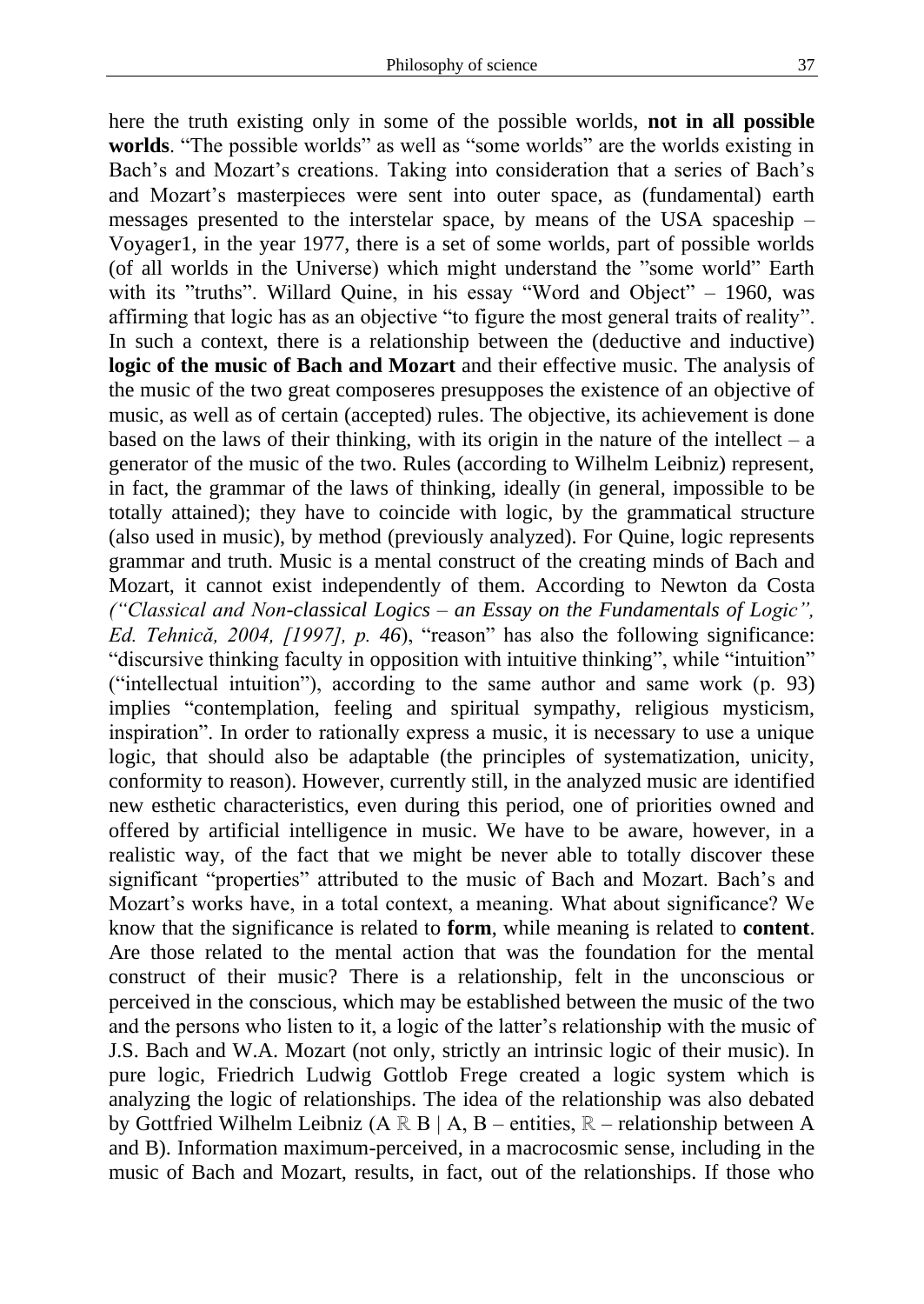listen to the music of the two composers don't have a (special) relationship with their music, the message sent by information will be damaged, since it is not well perceived. It is still possible the (defficitary) relationship imposed by the possibilities of the sound reception (especially), a fact which determines that some of the interpreters of high prestige related to the music of the two prominent composers not to accept recordings, but only "live" concerts (Glenn Gould, Radu Lupu, Sergiu Celibidache… and others). For the music of Johann Sebastian Bach, and also of Wolfgang Amadeus Mozart, composed during the period 1700 – 1750, and also afterwards, till Mozart left this world, we may find, in fact, the existence of the triad of the influences of Aristotelian logic, Euclidian considerations and Newtonian thinking, as an epistemologic whole. Between the Euclidian geometry (especially), the Aristotelian logic and the music of Bach and Mozart there are analogies; the latter also are at the basis of Newtonian considerations, in relationship with the same form of geometry. Da Costa was remarking, "… in building logic, the influence of geometry was more significant" (p. 163, the mentioned work). **The laws of classical geometry reunited with those of the Aristotelian logic, marked the thinking of Bach and Mozart when they composed music (to which they contributed with all they thought it fitted their creation)**. We remind the name of the Russian logician N.A. Vasiliev (1880–1940), who initiated imaginary logic (similar to non-Euclidian geometry, from the logic point of view, being also similar, as thinking, to a (possible) form of geometry, but different from those) non-Aristotelian, considering, within the respective framework, the existence of the so-called "methalogic laws", pertaining to the human spirit (which cannot be ignored or not considered, but also not much explicitated (and explained)). Also, the same logician introduces the principle of non-contradiction, by means of which he alledges that the laws of logic depend of the structure of the Universe where they are observed, admitting the existence of the exception from the classical logic, which can have a meaning in Universes different from ours (other "worlds", imaginary Universes). When we say that J.S. Bach and W.A. Mozart contributed with "all they thought it fitted for their creation", we think it is useful to consider imaginary logic, too, by its methalogic laws + the principle of non-contradiction (maybe an intuition generated by the unconscious). In fact, Hilary Putnam affirmed that the Universe is governed by a non-classical logic (reality of depths), while classical logic (Aristotelian logic) – which is only a transformation perceived by the Being – exists in the "world" of macrocosmic objects. The lattice related to the quantum structure will change, in this case (current quantum considerations) into a Boole algebra (proper for what we are and what we perceive, as Human Beings, in macrocosm). Kurt Gödel was referring, in fact, to the appearance of the material intuition: (Quantum) Microcosmos  $\rightarrow$  (Classic) Macrocosmos. Bach and Mozart, during their temporary existence on the Earth, were not familiar with those aspects, especially the physical ones, but the latters have always existed as fundamental characteristics of the nature of the Human Being within Nature. Similar to all of us, they had those characteristics, but, maybe, they expressed them better (in the classical sense).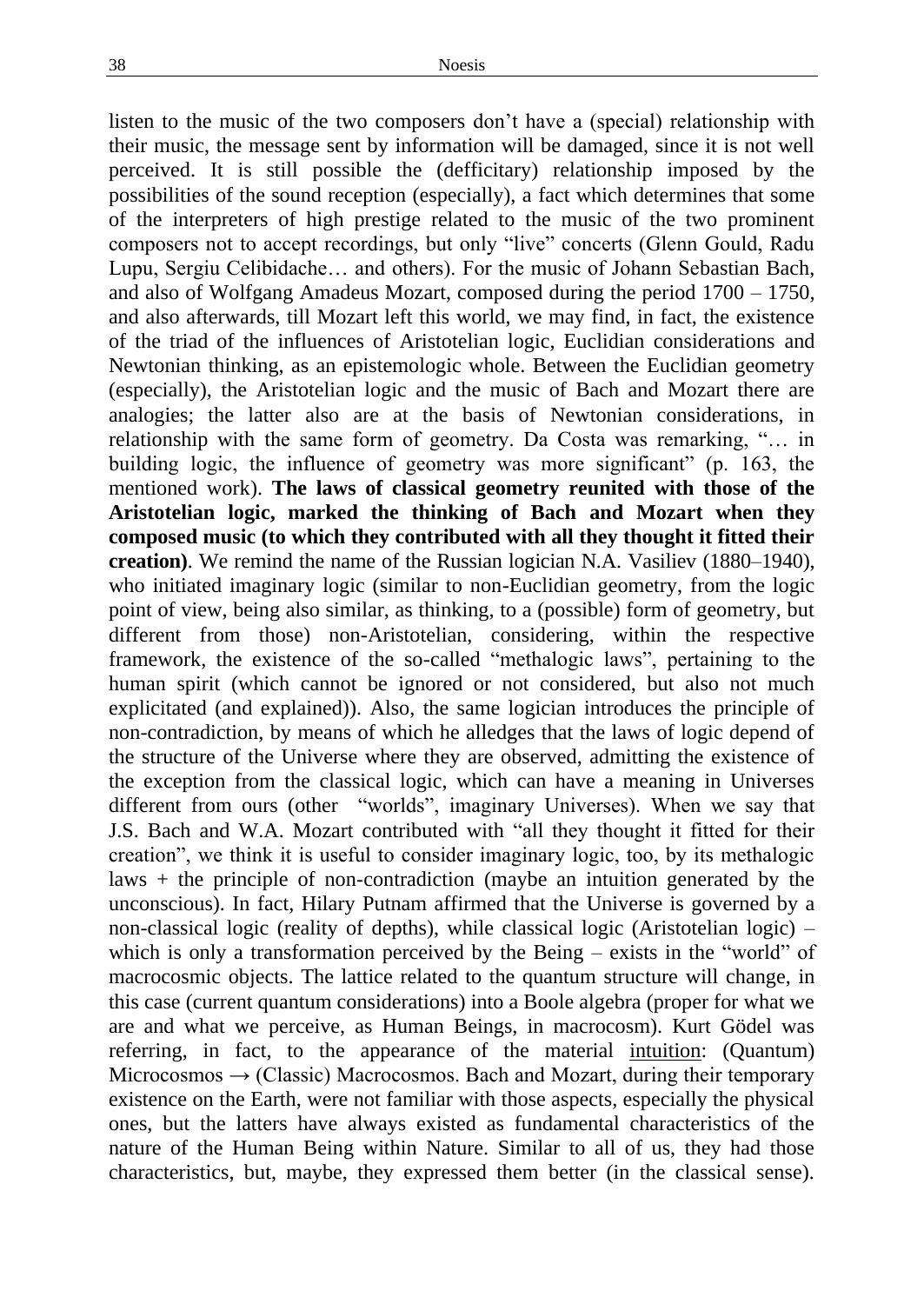We don't think that they ever had been aware of the source of their inspiration, and such problems represent questions which are still under debate. Probably, inspiration was, in fact, generated by a dialectic related to a superior "level", which is getting ahead us. We conclude that the methods of Bach and Mozart (previously exposed) can be framed, in general, into a binary-type of logic (Aristotelian) which exists, however, on the general background of a non-classic, profound "logic" and of a "source" of inspiration, exactitude (J.S. Bach), improvisation (W.A. Mozart) that go beyond the ordinary possibilities of human explanation. We may consider, once again, at the end of the third chapter of this essay, Canon no. 2 – composed by Johann Sebastian Bach, within the "Musical Offering", as well as Mozart's lied – Wiegenlied (Lullaby), K.350.

*Musical fragment IV: 1 (Bach – Musical Offering (Canon 2)) + 2 (Mozart – Wiegenlied (Lullaby), K.350) (0.46 min. + 2.31 min. = 3.17 min.)*

#### **D. Philosophy**

In what follows, we shall make (some) references to certain notions of theoretical and applied philosophy, identified in the creation of the two composers. For the first stage, we shall analyze the notion of **form** (in philosophy), which, as it is well-known, exists also in music. Arnold Schöenberg (1874–1951), in his essay "Style and Idea, G. Salvetti (La nascita del Novecento, EDT Torino, 1991, p. 347)", refers to the idiom "musical philosopher". As the German idealist philosopher Nicolai Hartmann was remarking (Estetica, p. 293) "to find a form represents the secret of creation, which is not limited to a simple process of becoming aware: since the mysterious activity which is developping within the artist is missed by his consciousness, too, and all that he can do "is to wait the moment of illumination", which, however, "does not tell him what is going on within himself and how it works, but only which is the form searched for and how he can attain it in the given case". **The general form of a musical composition**, identified in the works of Bach and Mozart, refers to polyphony (especially with Bach, but also with Mozart), melodicity (prioritarily with Mozart) and harmony. Those are "integrated" within a whole (structure  $+$  organization  $+$  shaping), having as an objective the "content" of the composition, in fact, the essence of the composer's music. In an underlying context, the form existing with Bach and Mozart can be attached to their symphonies, concerts, chamber music, oratories, lieds, sonatas... And so on and so forth. Form also represents a characteristic of Plato's fundamental philosophy, an abstract trait (related to the perception of people, in the sensible world (as a model) and transcendent (by means of unicity), as the ideal to be reached, by means of the intellect (Universals). In this direction, the concern of the two composers was to search for the form of their musical creation, perceived in the sensitive world. The process represented, for Mozart, mostly powerful inventivity, fruitful inspiration, generated by his soul condition (maybe, sometimes, a little changing), through which the composer also found the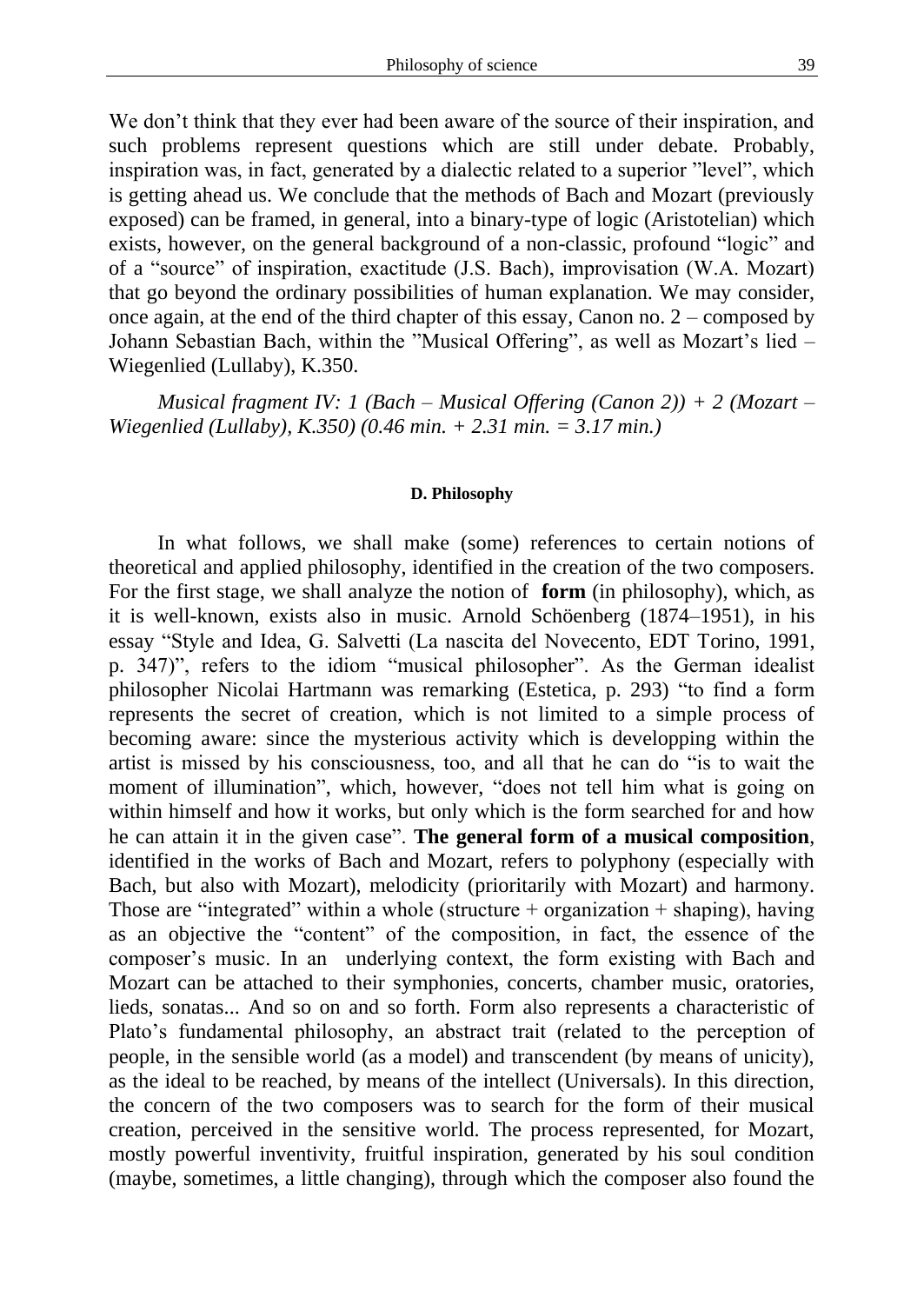ideal form, while, for Bach, a delving of his thoughts into his inner Being: thus, he discovered, at a certain moment, also the precise (optimal) form of his compositions. With Bach, the artistic content of music has geometrization/topologization, while with Mozart, there is Form (structure (composition included in a musical genre)  $+$ organization (polyphony, melodicity, harmony...) + modelling (interpretation, conducting...). In Bach's music we perceive, to a great extent, the "matter" of the sound, generated (in a significant proportion) by the polyphonic style, proper to the Baroque period. The "matter" of the sound is different from its "form", specific to Mozart's music. Mozart is considered to be related to classicism in music (together with Haydn and Beethoven), but, sometimes to romantism (oriented more towards the high spheres of Nature (towards +  $\infty$ ), since music, similar to poetry, is, generally speaking, romantic), unlike Bach, whom we can relate to pure Baroque (1600 – 1750), oriented (prioritarily) towards the depths of the Human Being. Bach is related to "matter", while Mozart is related to "form", but both composers were concerned both with form and with content. Another essential aspect of the music of the two composers may be framed within what is called "**ontologic music**" (existing in itself, with a value of pure existence, univocity) (Aurel Stroe, 2001, "Art of Composition"). We consider that Mozart's music is more ontologic, in Plato's spirit, while Bach's music is mainly ontic, in Heidegger's spirit. We include the following remark: The complexity of the tonalities in Bach's and Mozart's creation can be best included, during this period (contemporary to us) (as the same Aurel Stroe was remarking) within some "**categories of musics**", similar to some **Platonician, Aristotelian and Kantian categories,** and that there are also "**classes of compositions**". Bach's music, as well as Mozart's music, may be included into some distinct musical categories, too. As long as music (analyzed in this opuscule) is also theoretic (not only empiric), stimulating thinking, by means of methods and logic (especially as concerns J.S. Bach), as well as the order of thinking (reducing entropy), it also form the framework of some philosophic research. Igor Stravinsky (1882–1971) was referring to the fact that "the musical phenomenon is a phenomenon of speculation" of thinking. Can **methamusic** (music of music) be applied to Bach's and to Mozart's creation, similarly to the initial thinking of methaphysics (more than physics – as it is thought/considered by people)? Could a complete, more thorough analysis of the music of the two composers be (optimally) achieved starting from their methamusic, and then, heading towards their music ? Certainly, these are possibilies of perspective. In the music of the two, in fact, we may remark that **space is disappearing (less in Bach's creations and more in Mozart's creations), but time is continuously present**. Does the music of the music of Bach and Mozart imply, ultimately, the disappearance of spaces and the persistence of time? We may correlate this with Husserl's **phenomenology,** as long as the "tone" of the music (with Bach) is considered by Husserl to represent more than "melodicity" (with Mozart). Does that **epoché** of Husserl occur (to which Sergiu Celibidache also refers, in his book of **phenomenology of music**, even though he does not call it effectively), even a reduction to the **essence of music (eidetism)**? The language of the analyzed music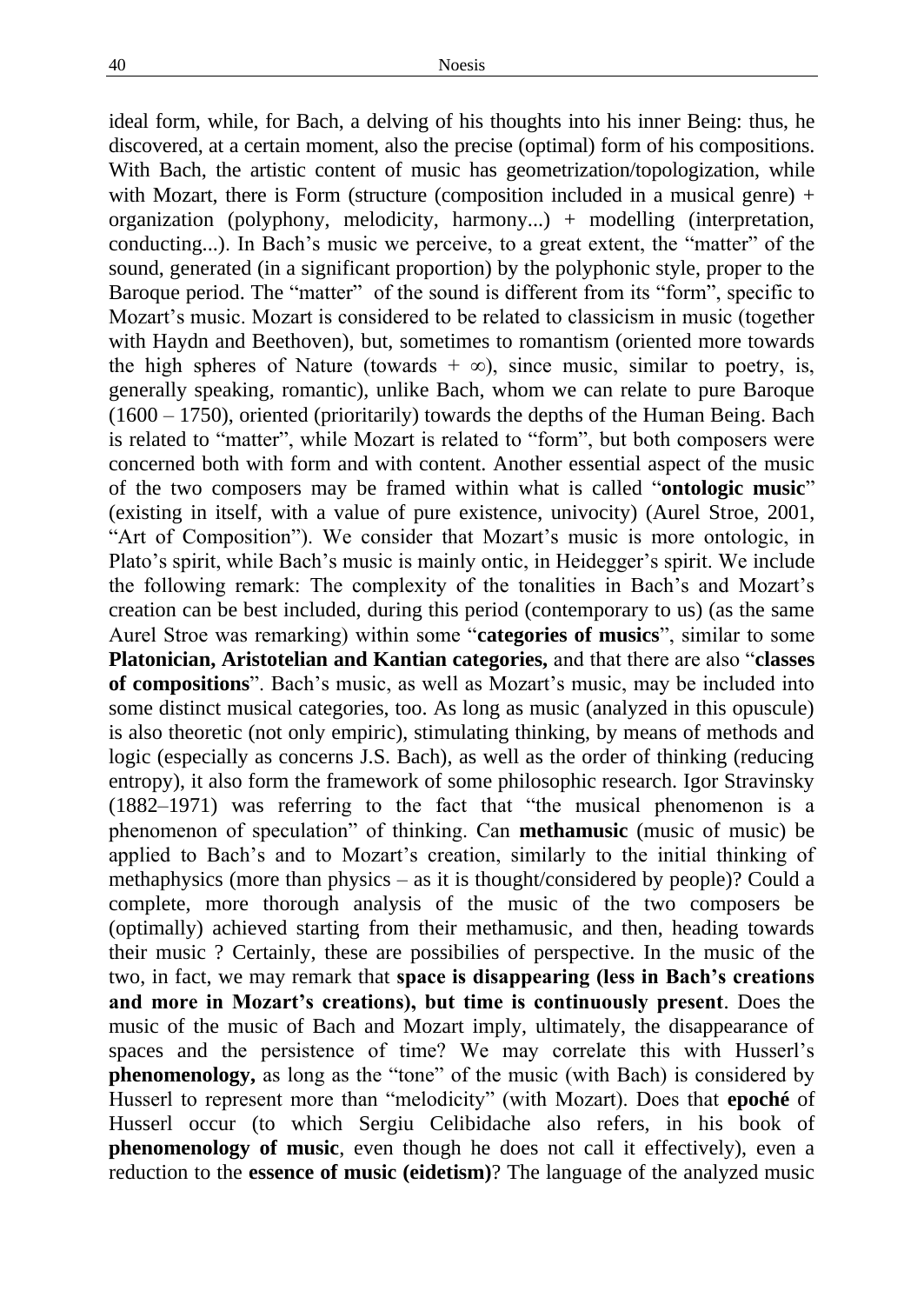is directing us towards a form of logic, a reason for which, we have analyzed in this essay, in the first place, method (musical language), and then, also the logic of the music of the two composers. In this context, Bach's and Mozart's music has connections with philosophy, but also with science, as we shall show. Since in music, and not only..., explanation differs from exemplification, but both form a whole, we shall suggest, in what follows, in addition to some explanations (similar to the previous ones), another two examples from Bach and Mozart. We can remark, in these examples also a possible **hermeneutic interpretation** of Bach's and Mozart's music but, mainly within the relationship composer (Bach and Mozart) – interpreter, as especially remarked in the concertistic activity. They refer to: 1) The choir related to the "St. Matthew Passion" (composition that represents a prodigious reference point of J.S. Bach's music (1729), which, in the XIXth century, when it was interpreted under the Mendelssohn's conductance, constituted the official recognition of Bach's music by humanity (1829) (after about one hundred years), interpreted in a concert held in Köln; 2) The serenade "Eine kleine Nachtmusik" – 1787, second part – Romance-Andante (in translation: "Little Night Serenade" – containing the following parts: I. Allegro; II. Romance-Andante; III. Menuet-Allegretto; IV. Rondo-Allegro – conceived for chord instruments, which can be interpreted as chamber music, too (quartet). In both exemplifications it is necessary to pursue, in the first place, the content ("substance" – existing in Bach's music, but also symbolism, semantics, the timbre of his music (the timbre aura)), as well as the "particular form" (which occurs with Mozart), and, in the second place – the "general form", the harmony of the two categories of music.

*Musical fragment V: 1 (Bach – Choir from "Passions after Mathew") + 2 (Mozart –* "Eine kleine Nachtmusik", the second part – Andante*) (3.06 min. + 4.27 min. = 7.33 min.)* 

### **E. Science**

We start this part of the analysis with a quotation from the "Dictionary of Philosophy and Logic" – editorial consultant – Antony Flew, 1996, [1979], pp. 330, 331, where we read: "Science does not consist only in making timid generalizations out of big quantities of data, since, with the scientist, collection of data is guided by one or another theoretical interest, and the results he will obtain are not simple inductive extrapolations, but represent explanations, models and theories. In case of the sciences that have had great successes, theories have a cummulative character, in the sense that the new theories not only take over the luggage of remarks that have led to the old one, but also try to keep, as long as possible, something of the old theory. Realism is, probably, most disturbed when the scientific theory makes it impossible "to understand what is happening", that is to interpret the newly discovered structures by the prism of the previously intelligible models and mechanisms". By means of the analyzed methods existing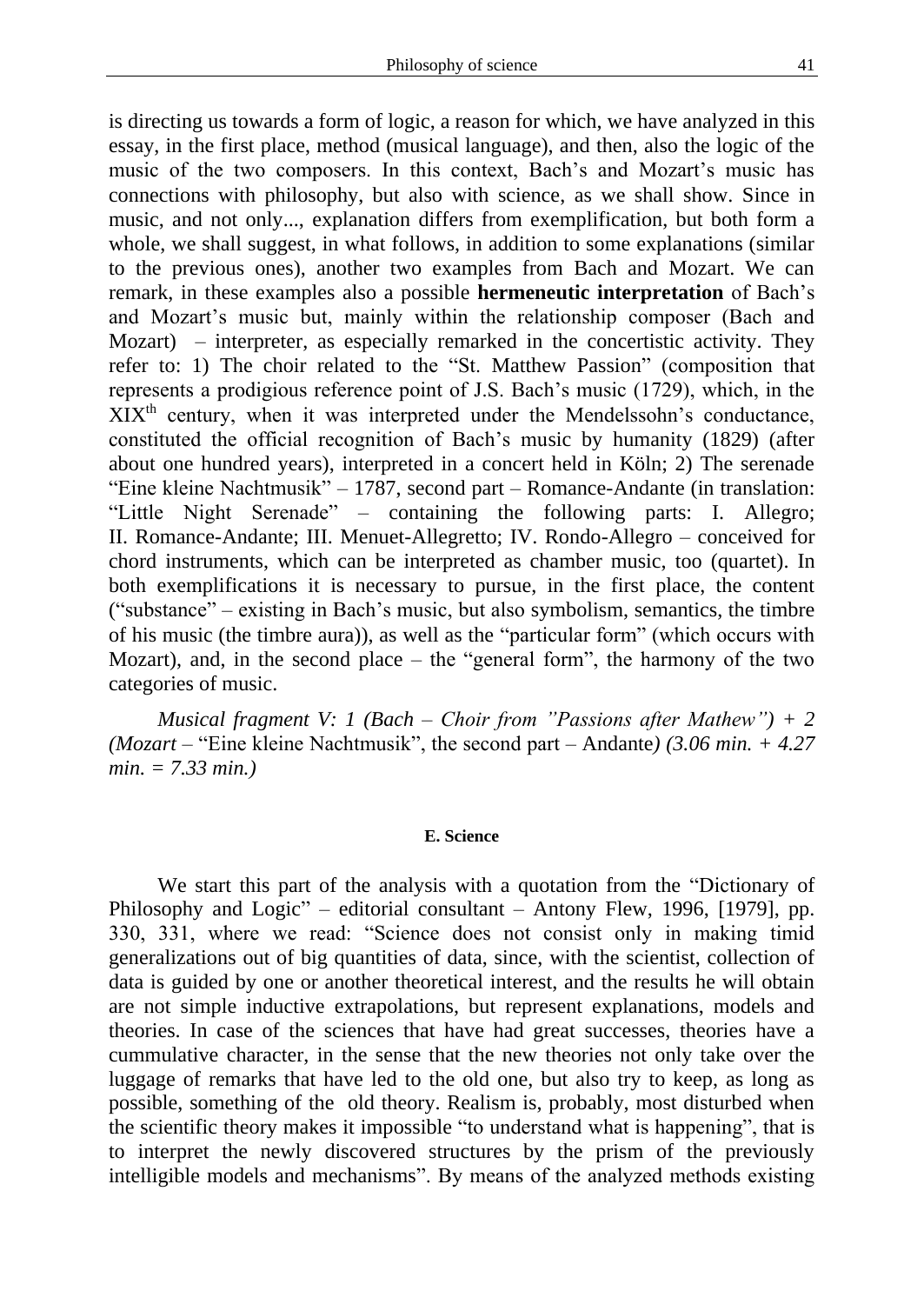in Johann Sebastian Bach' and Wolfgang Amadeus Mozart's music were selected "the procedures and objectives of a particular discipline, the investigation of the way of organizing the respective discipline" (see the above-mentioned work, the reference to "methodology", p. 228), in this case – the music of the two composers. Out of this reason, we shall resume, briefly, the conclusions in paragragh A. (Method), and analyze to what extent the respective methods can be considered as scientific (can pertain to science). If we refer to the music composed by J.S. Bach, we should remark that his main methods are the following: 1. **Polyphony** (highly advanced); 2. **Technique of counterpoint**; 3. **Melodic recurrence**; 4. **Deductivism**; 5. **Unity**; 6. **Chromatic harmony**. Essentially, the methods identified with W.A. Mozart include aspects such as: 1. **Form**; 2. **Melodicity**; 3. **Contrast**; 4. **Polyphony** (moderated); 5. **Inductivism**; 6. **Unity**; 7. **Chromatic harmony**. There are many more others, auxilliary, proper (exclusively) to the two composers, specific to some special, detailed musical techniques, which do not fit into the object of this essay. Previously, in this opuscule we remarked, additionally, what is to be found both in the Bachian and in the Mozartian creation. We notice the fact that, with both composers, there is a group proper to fundamental rules, stressed by the methods used; the composers had, in fact, a **(strictly) controlled musical** "**experience**", out of which they inferred, afterwords, some theoretical conclusions, too (a procedure similar to the one used, at other levels, at a maximum proportion, of 100%, in science). The **reproductibility** of those "experiences" manifested itself by a large number of (composed) musical pieces (works), similar in structure. By means of music, they **built** fundamental "problems", and they also formulated and reformulated the latter (deconstruction + reconstruction), but to a small extent. With these two composers, there is a body of ideas which represents a foundation and allows a harmonious development. J.S. Bach and W.A. Mozart never pretended that the music they had composed, by means of its characteristics, represented an "absolute truth"; they were not dogmatic, similar to the situation in science. Their music **has an inner consistency**, it is devoid of contradictions within the same framework, which is proper only to them, but has also, **an outer consistency**, since it is very much characterized by a style which is specific to the two composers, immediately recognizable (their creation is not similar to other musical pieces (works). Those musics, however, do not meet the fundamental criterion, proper to a scientific experiment: they have the subjectivity specific to the composers who had written it, and not in the least the objectivity required by an experiment in science. The equivalent conditions ("frameworks" of the same music, Bachian or Mozartian) are created exclusively by the two composers (not in the least by others), the results of their music are similar (exclusively the music of each of them), almost always the criterion of reliability (loyalty) is met (they have subjectivity, not objectivity). Standardization, considered necessary, in a local sense, useful in order to ensure the stability of forms of Bach's or Mozart's music, is fully observed, but it cannot exist globally too, since the music of the two composers is unique, unrepeatable, little comparable with other composers' (an exception might be the dyad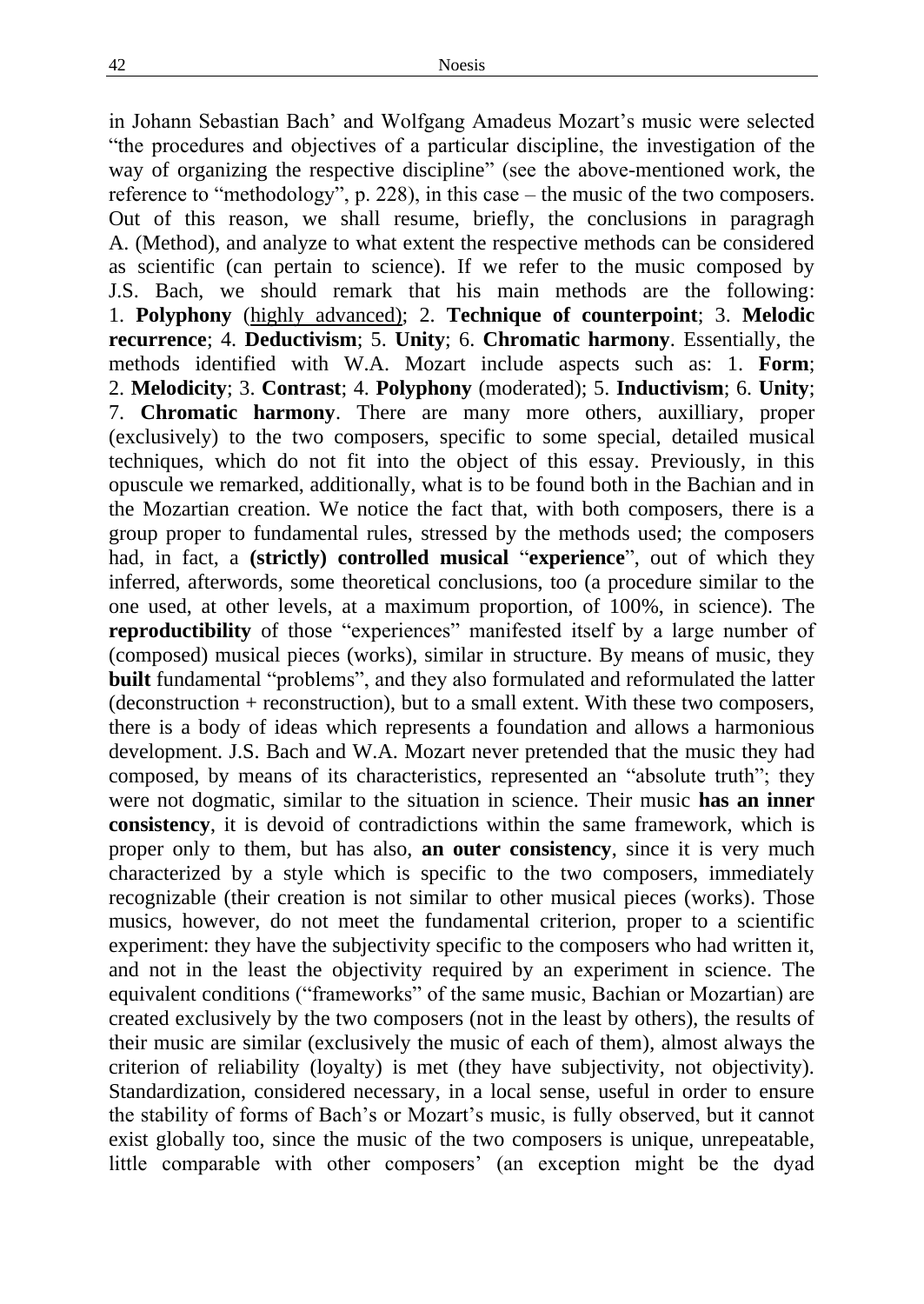Bach–Häendel, as a Baroque style, since they were contemporaries (1685–1750), respectively (1685–1759). In the work "Dictionnaire de la Musique", ed. Larousse, 2005, p. 1105, polyphony is defined as a scientific procedure that "also implies the fact that all the voices have an individual melodic value…, the term is very much employed in ethnomusicology; in classical music, it is used mainly for the periods when the counterpoint had a pre-eminence over harmony, that is for those which had preceded the ongoing basis". Also, in the same work, there are references to the two significances of "form" (p. 535), generally, one of those is applicable to all "situations" in music, while, in a particular way, it reflects "a sketch of construction upon which is constructed (formatted, a.n.) a given work". It ensures the logic and coherence of music (Schönberg). Within the same source of documentation, we read further "the discussion of such an idea requires long philosophical debates". For the "particular direction" of form are remarked: the fugue – specific to Bach, the sonata – specific to Mozart, the rondo... and others. Form, with Mozart, is defined as being free: within it, "are introduced original variables" (p. 536). Melodicity, essentially has a vertical "aspect", and is generated by accords, which may have a certain succession; they mainly represent harmony. The horizontal "aspect" is remarked by the succession of musical sounds with different levels of frequency, as well as variability in time. There is a profound relationship between form and melodicity. Mozart excelled in both directions; even more, there is the "psychology of form" (Gestalt) characteristic to Mozart. In the light of melodicity, we may notice a certain globalizing psychologic structure existing within his consciousness, by means of a closed musical form, which has no longer a space of absorption for similar techniques. The melodicity of Mozart's music ensures memorization and identificability, interpreted on instruments, and often re-evoking human voice, as well as the modulations of the latter. Once again, "Dictionnaire de la Musique", at pp. 628, 629, states: "Therefore, harmony is, in what concerns its rank, **the science** of the relationship among the sounds, including the study of intervals, of their grouping in primary elements (…), then of the layout structure of the latter among them (…)". "The Art of Counterpoint" implies a scientific character, very much musical sensitiveness; otherwise, without such capabilities, it is not possible to compose several superposed melodies, meant to be listened to at the same time, simultaneously. Bach composed the magnificent tonal "counterpoints". Light, as an electromagnetic form, implies a simultaneity of expression and a place of existence (particle and wave), similar to the art of counterpoint. accordingly, science becomes art. We suggest, as a possibility, when studying Bach's and Mozart's music in an organized way, to introduce a fundamental trihedral angle, specific, as a reference, similarly to the fundamental (however relative) reference for movement, with three axes represented by **H**armony, **C**ounterpoint and **M**elodicity, specific (however) only to the two composers. The "optimal" area will be formed, consequently, by the points for which the three components  $(H - C - M)$  registers an optimal (well-defined) level that the two intuitted and constructed. We end the whole essay with a remarkable example suggested and selected out of the Mozartian creation, named "Menuet".